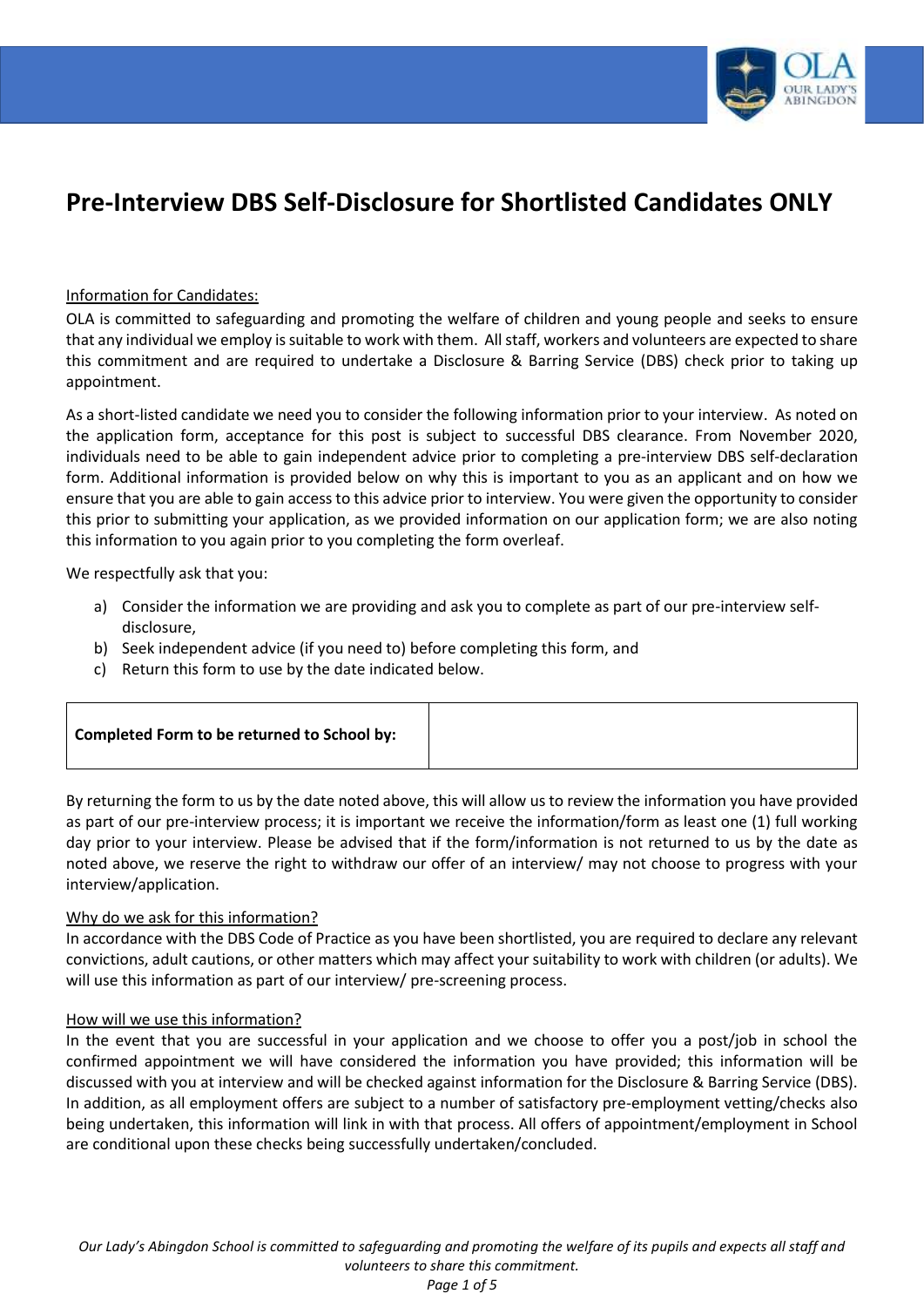

## Self-Disclosure and the DBS Code of Practice – What this means for you:

As the post you have applied for is in a School there is a need for a DBS to be undertaken and in accordance with the DBS Code of Practice information may be disclosed to us as a potential future employer – but only once you have given your consent to do this.

In November 2020 the Rehabilitation of Offenders Act 1974<sup>1</sup>, was updated resulting in some changes to what will automatically be declared on a DBS, in real terms this means that some minor offences are now protected (filtered) and as such should not be disclosed; this also means that a potential employer (like ourselves) cannot take these offences into account, but also nor should you disclose them. For many individuals there will not be a need to seek further advice of clarity, but as this can at times appear to be confusing and will be linked to personal circumstances individuals are encouraged to understand more about this process and what this means for them. The following provides some additional information provided for employers from one of the organisations noted below and may help to clarify this:

*The only circumstances in which an employer may not legally recruit a person with a certain type of offending history, is where the offending history has led to the individual being barred for regulated activity with either children, adults or both. If you are recruiting for a role that is defined as regulated activity with children or adults, it is your responsibility to check the barred status of your employees and you may not employ a person who has been barred from working with the relevant group. In all other circumstances, it is completely at the discretion of the employer to make their own recruitment decisions. If you employ professionals that are regulated by professional or regulatory bodies, you may find advice for the relevant body as to their stance on recruiting people with criminal records. In the vast majority of cases, you should find that the policy encourages the decision to be made on a case-by-case basis, assessing risk in relation to the nature of the role.*

Employing someone with a criminal record | Nacro | Nacro | Nacro Website: February 2021)

It is important as a shortlisted candidate that you review the information above and provided below before answering the questions on the form overleaf.

If you are unsure whether you need to disclose criminal information, you should seek legal advice, or you may wish to contact Nacro or Unlock for impartial advice. There is also more information on filtering and protected offences on the Ministry of Justice website. Further information can also be found on the DBS website.

| <b>WEBSITE</b>                                          | <b>CONTACT 1</b>            | <b>CONTACT 2</b> |
|---------------------------------------------------------|-----------------------------|------------------|
| Nacro - https://www.nacro.org.uk/criminal-record-       | helpline@nacro.og.uk        | 0300 123 1999    |
| support-service/                                        |                             |                  |
|                                                         |                             |                  |
| <b>Unlock</b> – http://hub.unlock.org.uk/contact/       | 01634247350                 | 07824 113848     |
|                                                         |                             |                  |
| Ministry of Justice $-$                                 | https://contact-            | 0203 334 3555    |
| https://www.gov.uk/government/publications/new-         | moj.service.justice.gov.uk/ |                  |
| guidance-on-the-rehabilitation-of-offenders-act-1974    |                             |                  |
| $DBS -$                                                 | customerservices@dbs.gov.uk | 03000 200 190    |
| https://www.gov.uk/government/organisations/disclosure- |                             |                  |
| and-barring-service                                     |                             |                  |

 $\overline{a}$ 

 $<sup>1</sup>$  Including amendments noted in the (exceptions order 1975) in 2013 and 2020</sup>

*Our Lady's Abingdon School is committed to safeguarding and promoting the welfare of its pupils and expects all staff and volunteers to share this commitment.*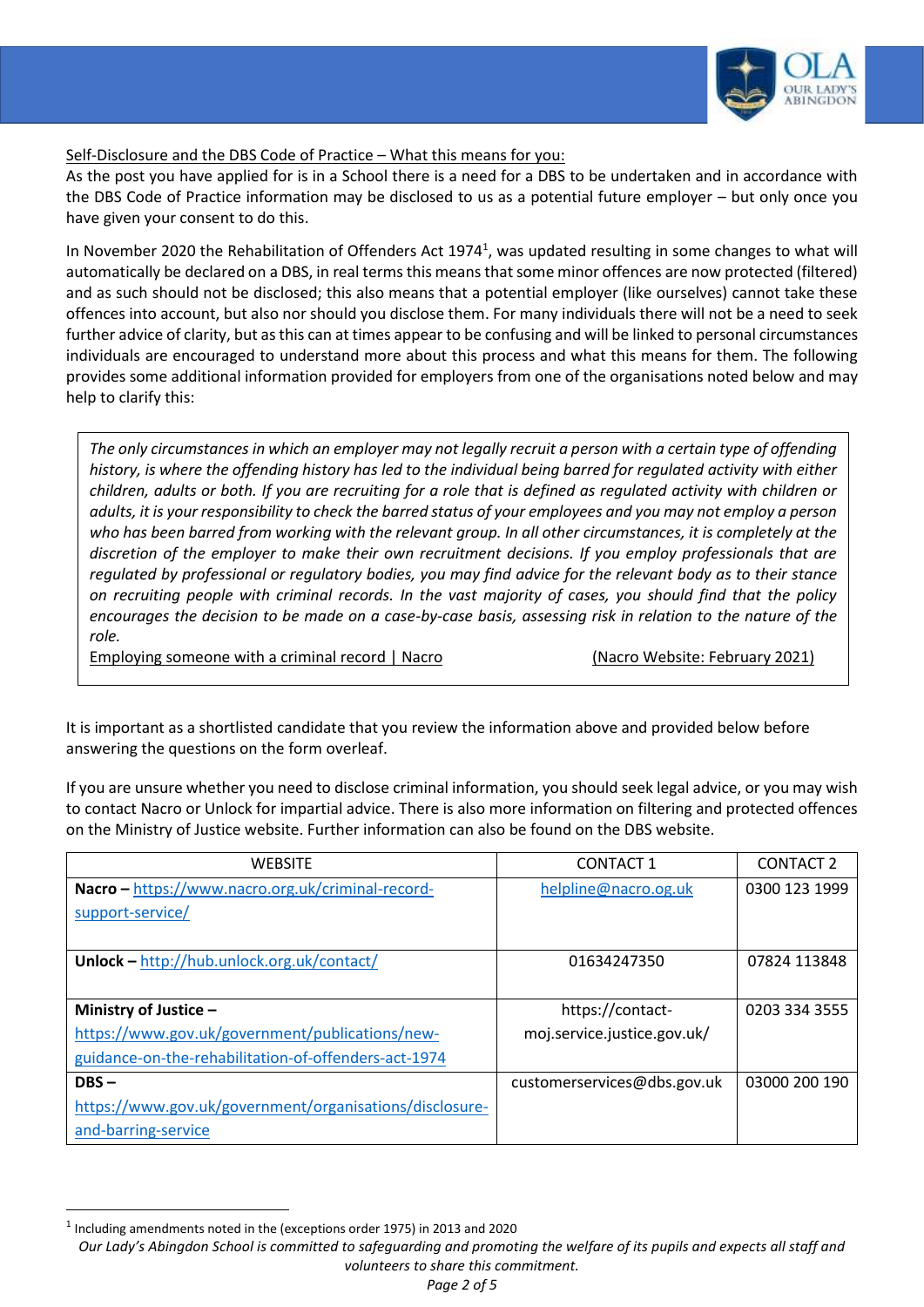

### Disqualification under the Childcare Act 2006:

For some posts in Schools colleagues will required to work with younger children and in those instances further checks must be undertaken as part of any successful appointment process as we must ensure we do not knowingly employ a person who is Disqualified under these Regulations (as noted above including the 2018 update) in connection with relevant childcare provision. Noted below is some further information that you need to consider if the post you are applying for will require you to fulfil this additional pre-employment requirement.

Employees are covered by this legislation if they are:

| Employed or engaged to<br>provide early years      | Early years provision $-$ staff<br>who care for a child under the | Later years provision (for<br>children under 8)                 | Employees in secondary<br>schools only come into scope |
|----------------------------------------------------|-------------------------------------------------------------------|-----------------------------------------------------------------|--------------------------------------------------------|
| childcare (this covers the<br>age range from birth | age of 5<br>This includes employees                               | This includes staff providing<br>supervision in a before-school | if they provide childcare or<br>manage the childcare   |
| until 1 September                                  | providing education in                                            | setting, such as breakfast                                      | provision for those children                           |
| following a child's fifth                          | nursery and reception classes                                     | clubs, and after school                                         | covered by these                                       |
| birthday, that is up to                            | or any supervised activity                                        | provision.                                                      | arrangements. For example, if                          |
| and including reception                            | (such as breakfast clubs,                                         |                                                                 | they host after-school                                 |
| year), or                                          | lunchtime supervision and                                         |                                                                 | childcare for children under 8.                        |
|                                                    | after school care provided by                                     |                                                                 |                                                        |
| Later years childcare (this                        | the school) both during the                                       |                                                                 |                                                        |
| covers children above                              | normal school day and<br>outside of school hours for              |                                                                 |                                                        |
| reception age, but who<br>have not attained the    | children in the early years age                                   |                                                                 |                                                        |
| age of 8) in nursery,                              | range.                                                            |                                                                 |                                                        |
| primary or secondary                               |                                                                   |                                                                 |                                                        |
| school settings, or                                |                                                                   |                                                                 |                                                        |
|                                                    |                                                                   |                                                                 |                                                        |
| If they are directly                               |                                                                   |                                                                 |                                                        |
| concerned with the                                 |                                                                   |                                                                 |                                                        |
| management of such                                 |                                                                   |                                                                 |                                                        |
| childcare.                                         |                                                                   |                                                                 |                                                        |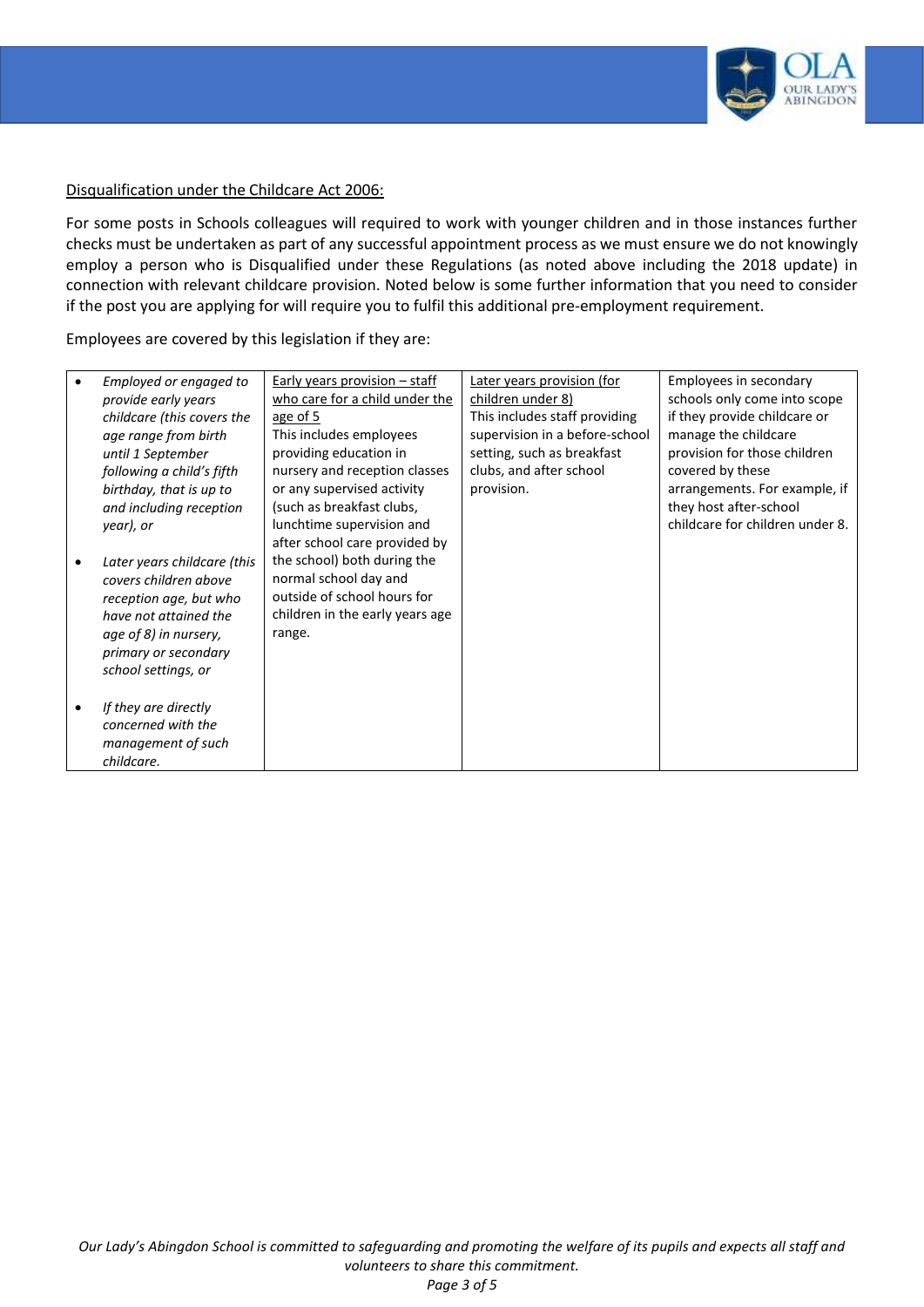

### **PRE-INTERVIEW SELF DECLARATION FOR SHORTLISTED CANDIDATES**

| <b>POST APPLIED FOR:</b> |              |  |
|--------------------------|--------------|--|
| Surname:                 | Forename(s): |  |

| 1. Do you have any convictions or adult cautions that are unspent?                                 | Yes | No        |
|----------------------------------------------------------------------------------------------------|-----|-----------|
| If yes, please provide details                                                                     |     |           |
|                                                                                                    |     |           |
| 2. Do you have any other cautions or convictions that would not be filtered?                       | Yes | <b>No</b> |
|                                                                                                    |     |           |
| If yes, please provide details                                                                     |     |           |
|                                                                                                    |     |           |
| 3. Are you included on the DBS children's barred list?                                             | Yes | <b>No</b> |
| If yes, please provide details                                                                     |     |           |
|                                                                                                    |     |           |
|                                                                                                    |     |           |
| 4. Have you lived or worked outside the UK for more than 3 months in the last 5                    | Yes | <b>No</b> |
| years?<br>If yes, please provide details                                                           |     |           |
|                                                                                                    |     |           |
|                                                                                                    |     |           |
| 5. Are you subject to any sanctions relating to working with children in any country               | Yes | <b>No</b> |
| outside the UK?                                                                                    |     |           |
| If yes, please provide details                                                                     |     |           |
|                                                                                                    |     |           |
| <b>TEACHING POSTS ONLY</b>                                                                         |     |           |
| Are you, or have you ever been prohibited from teaching by the TRA or sanctioned                   | Yes | <b>No</b> |
| by the GTCE?                                                                                       |     |           |
| If yes, please provide details here                                                                |     |           |
|                                                                                                    |     |           |
| Posts Covered by the Children's Act 2008 ONLY                                                      |     |           |
| Are you, or have you ever been Disqualified under the Childcare Act 2006?                          | Yes | No        |
|                                                                                                    |     |           |
| If yes, please provide details here                                                                |     |           |
|                                                                                                    |     |           |
| <b>MANAGEMENT POSTS ONLY</b>                                                                       |     |           |
| Only complete if the post you are applying for is a management post (Head of Department and above) |     |           |
| Have you been prohibited from management of an independent school (s128)?                          | Yes | No        |
| If yes, please provide details here                                                                |     |           |
|                                                                                                    |     |           |
|                                                                                                    |     |           |

*Our Lady's Abingdon School is committed to safeguarding and promoting the welfare of its pupils and expects all staff and volunteers to share this commitment.*